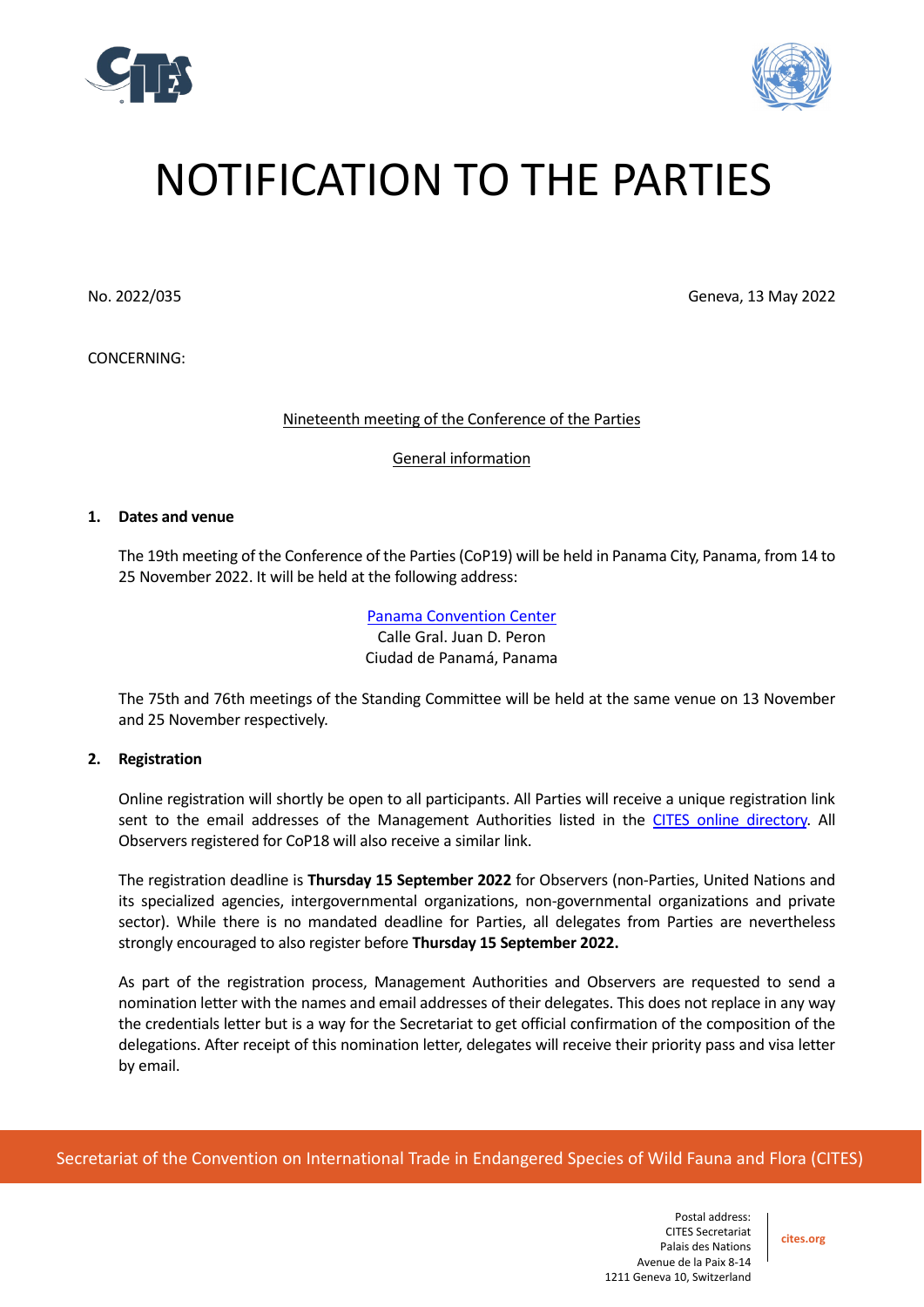Enquiries about registration should be sent t[o registration@cites.org.](mailto:registration@cites.org)

# **3. Credentials for Parties**

Parties are reminded that, in accordance with Rule 5 of the Rules of Procedure of the Conference of the Parties, representatives of Parties must have been granted powers by a proper authority to represent the Party at a meeting. The Standing Committee has endorsed *Guidance for submission of credentials of representatives of Parties to CoP meetings*, which can be found on the [CITES website.](https://cites.org/sites/default/files/eng/cop/E-Guidance_for_submission_of_credentials.pdf) Please note that all credentials must be issued by the Head of State, the Head of Government or the Minister of Foreign Affairs or an alternate signatory (in a temporary or acting capacity).

All credentials should be sent to [penelope.benn@cites.org](mailto:penelope.benn@cites.org) no later than **Monday 7 November 2022**. Originals can be delivered to the Secretariat at the meeting of the Conference of the Parties.

# **4. Registration and participation charges for Observers**

All observer organizations other than the United Nations and its specialized agencies (i.e. intergovernmental organizations, non-governmental organizations and private sector) need to pay a participation charge of **USD 600 for the first participant and of USD 300 for each additional participant**. All payments need to be made 30 days before the beginning of CoP19 by **Saturday 15 October 2022**, following the instructions provided by the Secretariat. For payment, please contact [noemi.reyes@cites.org](mailto:noemi.reyes@cites.org) 

• International non-governmental organizations

In order to be registered by the Secretariat, any international non-governmental organization must demonstrate that it is:

- a) qualified in the protection, conservation or management of wild fauna and flora; and
- b) an organization in its own right, with a legal persona and an international character, remit and programme of activities.

Organizations that were registered as international non-governmental organizations at the 17th or 18th meeting of the Conference of the Parties (CoP17, Johannesburg, 2016; CoP18, Geneva, 2019) need not provide this information again.

Any international non-governmental organization that wishes to be represented at CoP19 but was not registered as such at CoP17 or CoP18 should send its request to the Secretariat, including the information to show that it meets the above criteria, **no later than Thursday 15 September 2022.**

• National non-governmental organizations and private sector entities

National non-governmental organizations and private sector entities are reminded that, in order to participate in CoP19, they must be approved in advance by the Management Authority of the State in which they are located or headquartered, in accordance with the provisions of Rule 4, paragraph 2 b), of the Rules of Procedure. The names of the representatives from these organizations and entities, and evidence of the approval of the Management Authority, must be submitted to the Secretariat by **Thursday 15 September 2022**, in accordance with Rule 4, paragraph 3 a), of the Rules of Procedure.

Enquiries about the above documentation and about participation charges should be sent to [registration@cites.org.](mailto:registration@cites.org)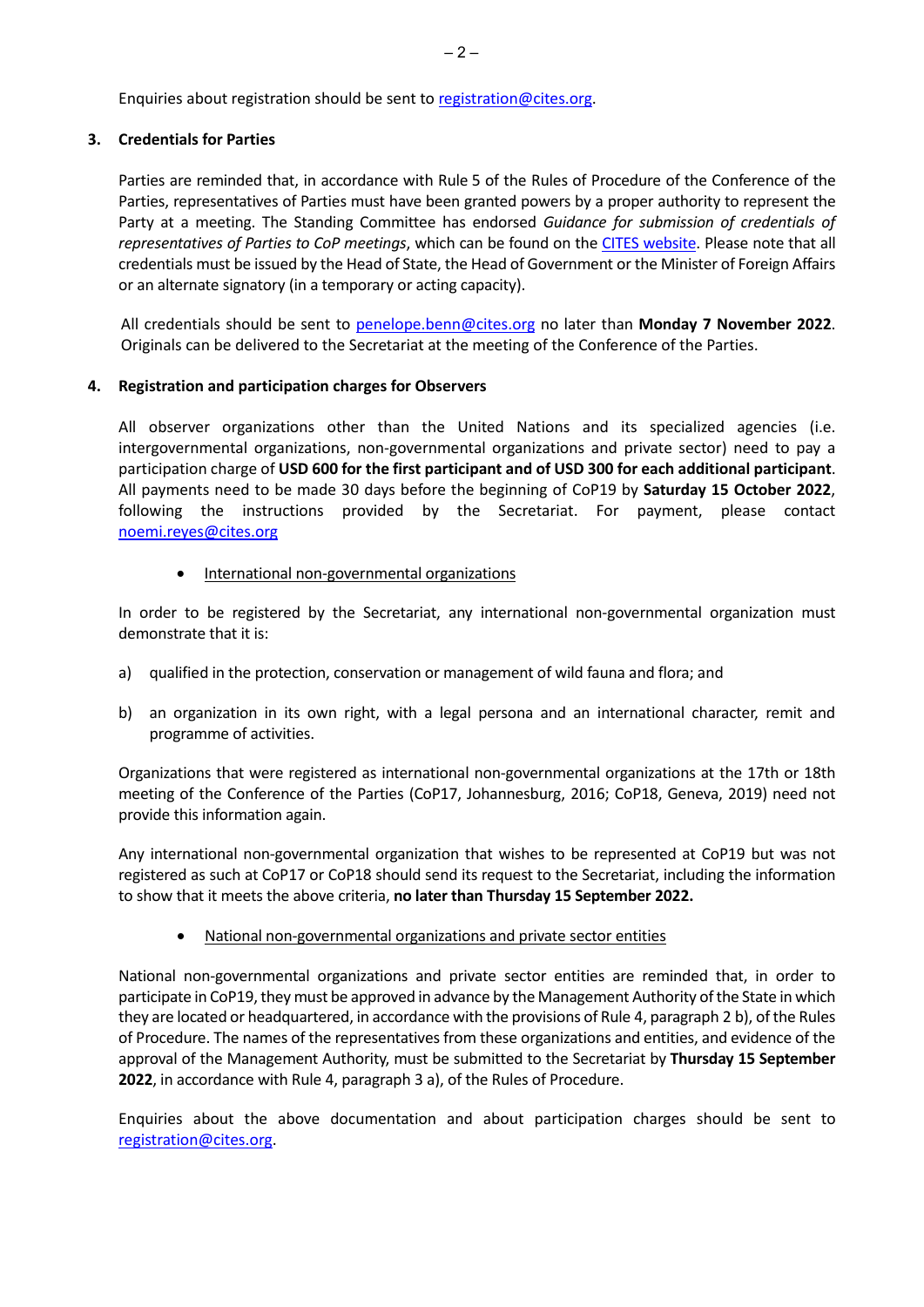#### **5. Hotel reservations**

Delegates, including sponsored delegates, are responsible for making their own hotel reservations and should do so as soon as possible.

Further details about hotels are provided in Annex 1 to this Notification.

Any queries should be directed to [19copcitespma@miambiente.gob.pa.](mailto:19copcitespma@miambiente.gob.pa) Please indicate HOTEL BOOKING in the subject of the email.

#### **6. Conference documentation**

The Secretariat is exploring ways to make CoP19 a *papersmart* meeting. Access to meeting documents will be provided electronically on the CITES website and on an intranet at the venue.

# **7. Visas**

#### **Participants are responsible for obtaining their own visas and should do so as soon as possible.**

The Host Country has generously agreed to waive visa fees for all officially registered participants. Information on visa requirements is available in Annex 2 to this Notification.

Participants from a country that require a visa to enter Panama are encouraged to register as early as possible in order to obtain the visa assistance letter from the Secretariat and to start the visa application process early. Participants should note that Panama does not have embassies in all countries, e.g., in the Africa region Panama has embassies in three countries: Egypt, Morocco and South Africa, and it is therefore important to initiate the process to apply for visas as soon as possible.

Any queries should be directed to [19copcitespma@miambiente.gob.pa.](mailto:19copcitespma@miambiente.gob.pa) Please indicate VISAS in the subject of the email.

# **8. Office space**

Reservations of office space at the Panama Convention Centre should be addressed to [19copcitespma@miambiente.gob.pa.](mailto:19copcitespma@miambiente.gob.pa) Please indicate OFFICE SPACE in the subject of the email.

All offices will be furnished with a desk, a desk chair and two chairs for visitors. Office rental costs will depend on the requirements. Please specify any additional requirements: computer, meeting table (indicate the number of seats), etc. The bank information and account number for payment for the office space will be provided in another Notification.

# **9. Exhibition space**

All enquiries about the reservation of exhibition space at the Panama Convention Centre should be addressed to [19copcitespma@miambiente.gob.pa.](mailto:19copcitespma@miambiente.gob.pa) Please indicate EXHIBITION SPACE in the subject of the email.

If you require help in the arrangement of the exhibition space or furniture, please indicate it in the mail so that arrangements can be made with the event organizer at an additional cost. The exhibition spaces vary in their prices (standard size is USD 5,000.00 for the duration of the CoP) and will depend on the requirements. The exhibition spaces have a standard size of  $2m^2 (2m * 2m)$ . The bank information and account number for payment for the exhibition space will be provided in another Notification.

All enquiries about catering services at your exhibition space should be sent directly by the exhibitors to Javier Araque *jaraque@panamaconventions.com* (Panama Convention Center - PCC).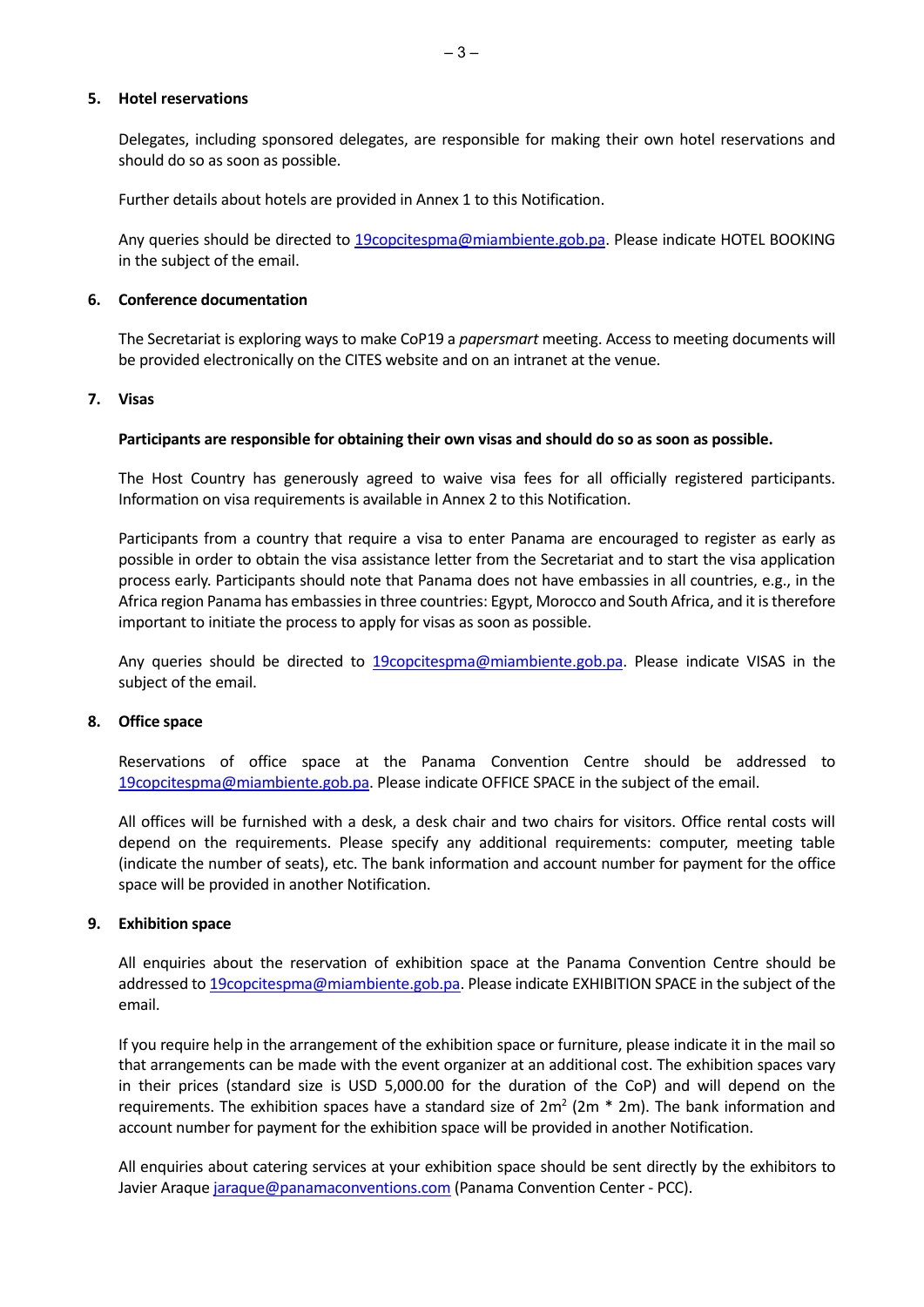# **10. Side events**

Side event organizers should submit their request online [here](https://forms.office.com/r/KH84gnM6PB) before 31 July 2022. Please note that only Parties and accredited observer organizations can organize side events. All meeting rooms will be equipped with a screen and a projector. The CITES Secretariat will be able to confirm the organization of side-events **by 19 August 2022**. After confirmation from the CITES Secretariat about the time and date of the sideevent, you will receive the contact details for any specific IT or catering requests you may have.

#### **11. Media**

All media queries should be directed to David Whitbourn at [david.whitbourn@cites.org.](mailto:david.whitbourn@cites.org)

# **12. Further information**

Further information about COVID-related entry requirements, payment details for office and exhibition spaces, and shipment of materials to Panama will be provided in another notification to be published at a later date as well as the [CoP19 webpage.](https://cites.org/eng/cop19)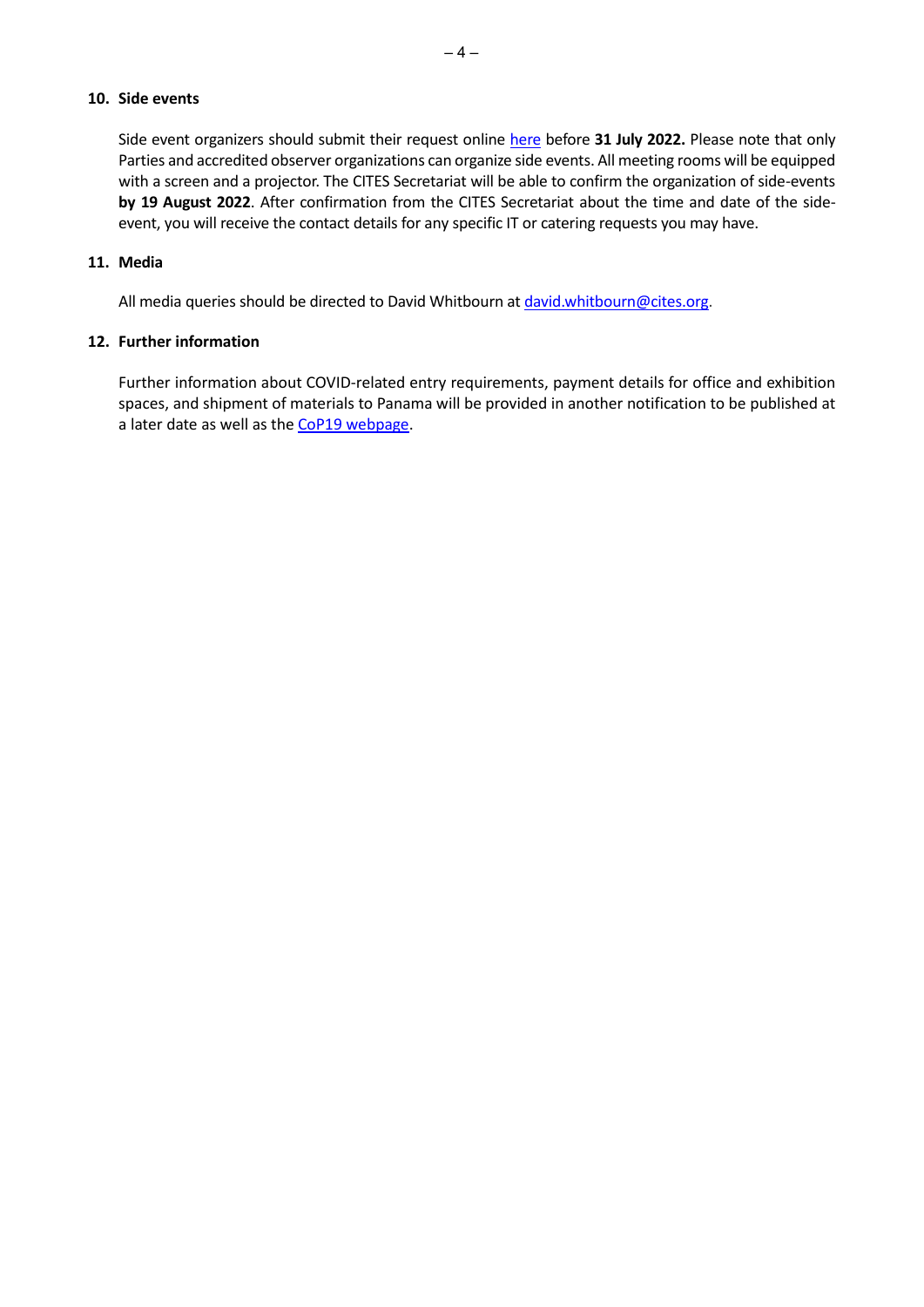Annex 1

# **HOTEL LIST**

| Name of hotel (average time<br>from the PCC by car)                                                                                                                                                       | <b>Services provided</b>                                                                                                                                                                                                                                                                                                                                                                                    | <b>Booking link</b>                                                    |
|-----------------------------------------------------------------------------------------------------------------------------------------------------------------------------------------------------------|-------------------------------------------------------------------------------------------------------------------------------------------------------------------------------------------------------------------------------------------------------------------------------------------------------------------------------------------------------------------------------------------------------------|------------------------------------------------------------------------|
| <b>Wyndham Albrook Mall</b><br>(16 minutes)<br>Address:<br>Ciudad,<br>Centro<br><b>Comercial Albrook Mall</b><br>Contact person:<br>Monica Del Cid<br>mdelcid@verdeazulhotels.com                         | • Breakfast<br>• Free wireless Internet<br>connection<br>• Free coffee, tea and water in<br>the room<br>• Direct access to the mall<br>• Additional beds are not<br>guaranteed but can be<br>requested and provided if<br>available<br>• Rate: \$109.00 +10% in single<br>or double room                                                                                                                    | reservations@wyndhampana<br>mahotel-am.com<br>GROUP BLOCK - 221124AMBI |
| <b>Sofitel Legend Casco Viejo</b><br>(14 minutes)<br>Address: Casco Viejo, San Felipe,<br>Calle 8a Este, Panama<br>Contact person:<br>Andres<br>Knudson<br>Lee<br>Sales Manager<br>andres.lee@sofitel.com | • Rates are per room per night<br>• When booking 1 additional<br>person the cost of breakfast<br>for the 2nd person is added to<br>the rate<br>• Maximum of 2 adults $+1$<br>child in each room<br>• A booking of 7 rooms or<br>more is considered a group<br>booking; for such bookings,<br>please write to the contact<br>person to check availability as<br>this link is only for individual<br>bookings | Click here to book a room                                              |
| <b>Hotel Hilton</b><br>(12 minutes)<br>Address: Balboa Avenida &, C.<br>Aquilino de la Guardia, Panama<br>City<br>Contact person:<br>Meilyn Velásquez                                                     | Ref: MSGHWW84124475                                                                                                                                                                                                                                                                                                                                                                                         | Click here to book a room                                              |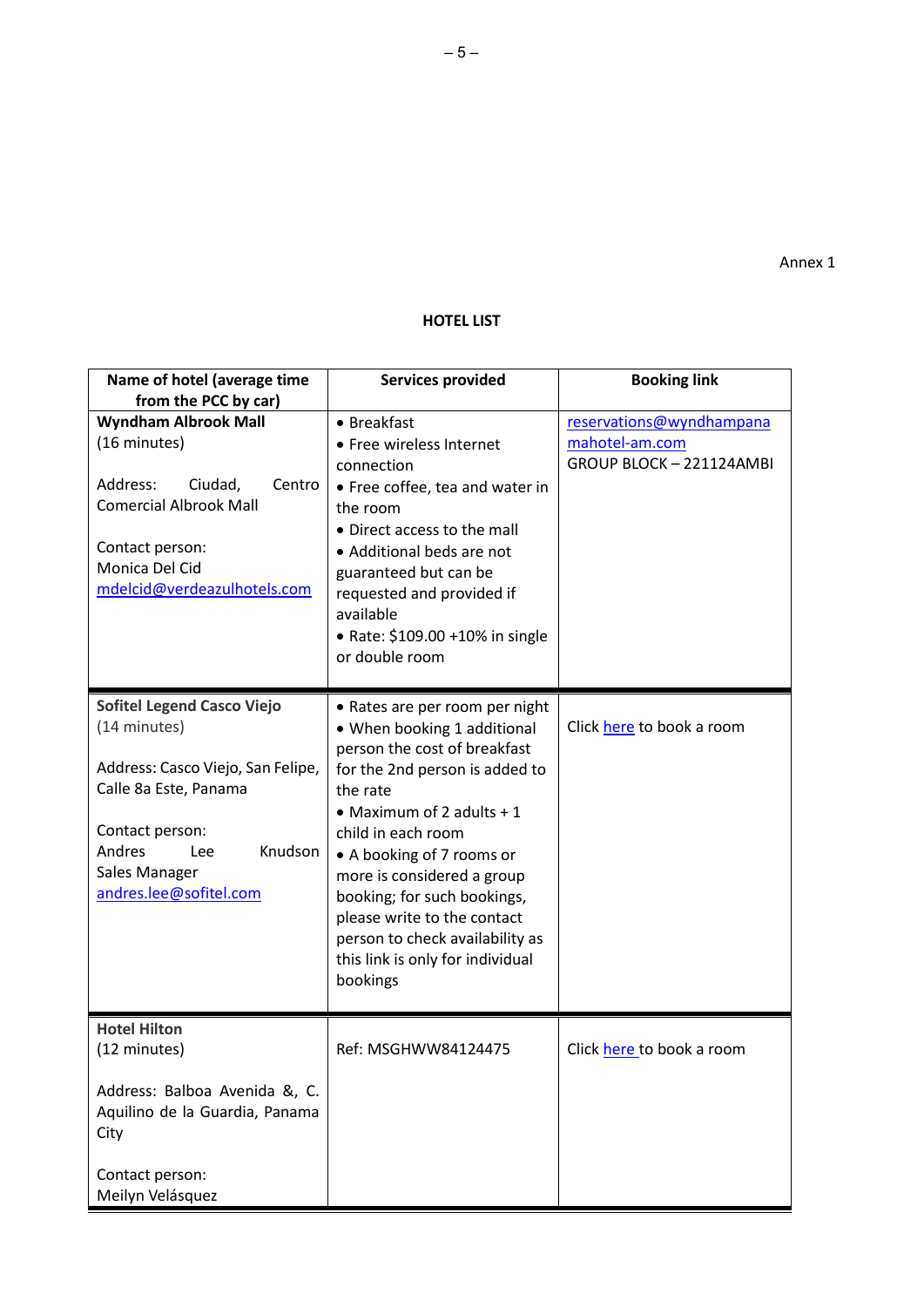| Meilyn.velasquez@hilton.com                                                                                                      |                                                                                     |                                                                 |
|----------------------------------------------------------------------------------------------------------------------------------|-------------------------------------------------------------------------------------|-----------------------------------------------------------------|
| <b>Astoria Panama</b><br>(13 minutes)<br>Address:<br>Waldorf<br>Astoria<br>Panamá,<br>47th St.<br>Uruguay<br>Street, Panama City | Ref: MSGHWW84124475                                                                 | Click here to book a room                                       |
| Contact person:<br>Meilyn Velásquez<br>Meilyn.velasquez@waldorfastor<br>ia.com                                                   |                                                                                     |                                                                 |
| <b>American Trade Hotel</b><br>(10 minutes)                                                                                      | Information about the hotel:<br>https://www.americantradeho<br>tel.com/es-co        | Click here to book a room                                       |
| Address: American Trade Hotel<br>& Hall, XF27+W8G, Av Central,<br>Panama City                                                    |                                                                                     |                                                                 |
| Contact person:<br>Amarelys Spadafora<br>amarelys.spadafora@americant<br>radehotel.com                                           |                                                                                     |                                                                 |
|                                                                                                                                  |                                                                                     |                                                                 |
| Hotel<br>AC<br>Panama<br><b>City</b><br>by<br><b>Marriot</b><br>(14 minutes)                                                     | USD 109 per night (B/.10.00<br>+10% additional person)<br><b>Breakfast included</b> | Click here to book a room<br>(Group rate: CITES COP19           |
| Address: AC Hotel by Marriott<br>Panama City, Area Bancaria,<br>Ricardo Arias St 14, Panama City                                 |                                                                                     | <b>NOV22)</b>                                                   |
| Contact person<br>Joanna Salcedo<br>joanna.salcedo@marriott.com                                                                  |                                                                                     |                                                                 |
| <b>Marriot Executive Apartments</b><br><b>Finisterre</b><br>(12 minutes)                                                         | 114 USD per night<br>(B/.10.00)<br>additional<br>$+10%$<br>person)                  | Click <b>here</b> to book a room<br>(Group<br>rate: CITES COP19 |
| Address: Calle Colombia & Calle<br>República del Paraguay, Panama<br>City                                                        | <b>Breakfast included</b>                                                           | <b>NOV22)</b>                                                   |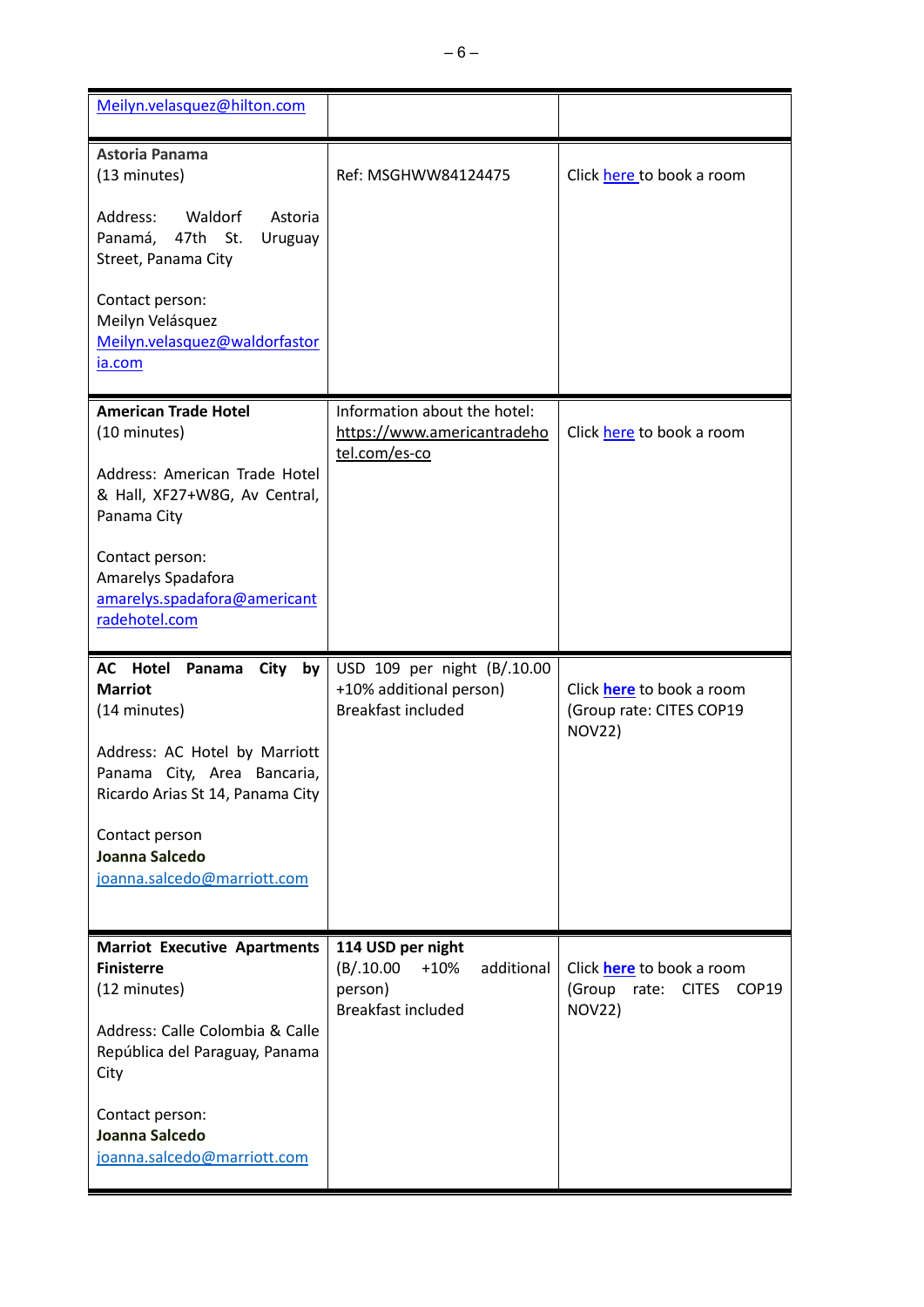| Residence Inn Panama City by<br><b>Marriot</b><br>(13 minutes)<br>Address: Marriott Executive<br>Apartments<br>Panama<br>City,<br>Finisterre, Calle Colombia &<br>Calle Republica del Paraguay,<br>Panama City<br>Contact person:<br>Joanna Salcedo<br>joanna.salcedo@marriott.com                    | USD 129 per night<br>(B/.10.00<br>$+10%$<br>additional<br>person)<br><b>Breakfast included</b>                                                        | Click <b>here</b> to book a room<br>(Group<br>rate:<br><b>CITES</b><br>COP19<br><b>NOV22)</b>                                                                 |
|-------------------------------------------------------------------------------------------------------------------------------------------------------------------------------------------------------------------------------------------------------------------------------------------------------|-------------------------------------------------------------------------------------------------------------------------------------------------------|---------------------------------------------------------------------------------------------------------------------------------------------------------------|
| <b>Intercontinental</b><br><b>Miramar</b><br>Panama<br>(12 minutes)<br>Address: Torres Miramar, Av.<br><b>Balboa</b><br>Contact person:<br><b>Edlin Chavarria</b><br>echavarria@bernhotelspanama<br>.com                                                                                              | ClassicRoom \$129.00<br>PremiumRoom \$139.20<br>(Additional person: \$20.00<br>+10% hotel tax)<br><b>Breakfast</b><br>Internet<br>and<br>included     | Ministry of the Environment<br>rate for CITES<br><b>CORPORATERATES 2022</b><br>Please write directly to the<br>contact address                                |
| Le Meridien Panama                                                                                                                                                                                                                                                                                    | Deluxe Guest Room \$99.00                                                                                                                             | Ministry of the Environment                                                                                                                                   |
| (12 minutes)<br>Address: Le Méridien Panamá,<br>Calle Uruguay &, Panama City<br>Contact person:<br><b>Edlin Chavarria</b><br>echavarria@bernhotelspanama<br>.com                                                                                                                                      | <b>Gold Suite \$145.00</b><br>(Additional person \$20.00<br>+10% hotel tax)<br><b>Breakfast</b><br>and<br>Internet<br>included                        | rate for CITES<br><b>CORPORATERATES 2022</b><br>Please write directly to the<br>contact address                                                               |
| <b>Holiday Inn</b><br>(16 minutes)<br>Address: Holiday Inn Panamá<br>Distrito Financiero, Detras del<br>Santuario<br>Nacional,<br>Calle<br>Ricardo Arango y, C. 53 Este,<br>Panama City<br>Contact person:<br>Edlin Chavarria<br>echavarria@bernhotelspanama<br>.com<br>Westin Hotels & Resorts Playa | ClassicRoom \$95.00<br>(Additional person \$20.00<br>+10% hotel tax)<br><b>Breakfast</b><br>and<br>Internet<br>included<br>Deluxe Guest Room \$139.00 | Ministry of the Environment<br>rate for CITES<br><b>CORPORATERATES 2022</b><br>Please write directly to the<br>contact address<br>Ministry of the Environment |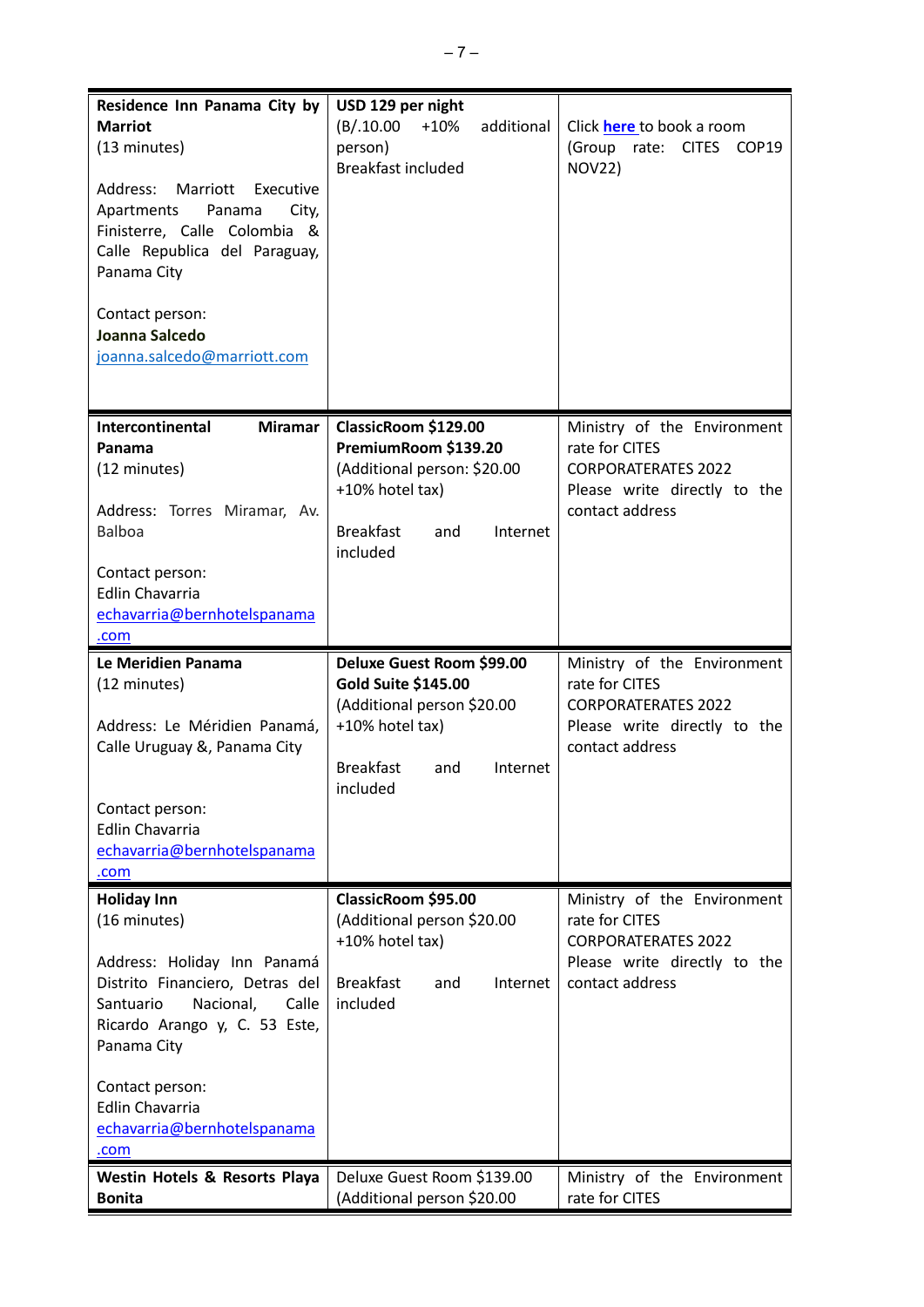| (18 minutes)                                                                                                                                                                                                                                      | +10% hotel tax)                                                                                                   | <b>CORPORATERATES 2022</b>                                                                                                                 |
|---------------------------------------------------------------------------------------------------------------------------------------------------------------------------------------------------------------------------------------------------|-------------------------------------------------------------------------------------------------------------------|--------------------------------------------------------------------------------------------------------------------------------------------|
| Address: The<br>Westin<br>Playa<br>Bonita Panama, Km 6 Camino A<br>Veracruz, Panama City<br>Contact person:<br><b>Edlin Chavarria</b><br>echavarria@bernhotelspanama<br>.com                                                                      | <b>Breakfast</b><br>and<br>included                                                                               | Please write directly to the<br>Internet<br>contact address                                                                                |
| Crowne Plaza Panama<br>(14 minutes)<br>Address: Crowne Plaza Panamá,<br>Av At The Financial & Banking<br>Area, Av. Manuel<br>Espinosa<br>Batista, Panama City<br>Contact person:<br><b>Edlin Chavarria</b><br>echavarria@bernhotelspanama<br>.com | Deluxe Guest Room \$95.00<br>(Additional person \$20.00<br>+10% hotel tax)<br><b>Breakfast</b><br>and<br>included | Ministry of the Environment<br>rate for CITES<br><b>CORPORATERATES 2022</b><br>Please write directly to the<br>contact address<br>Internet |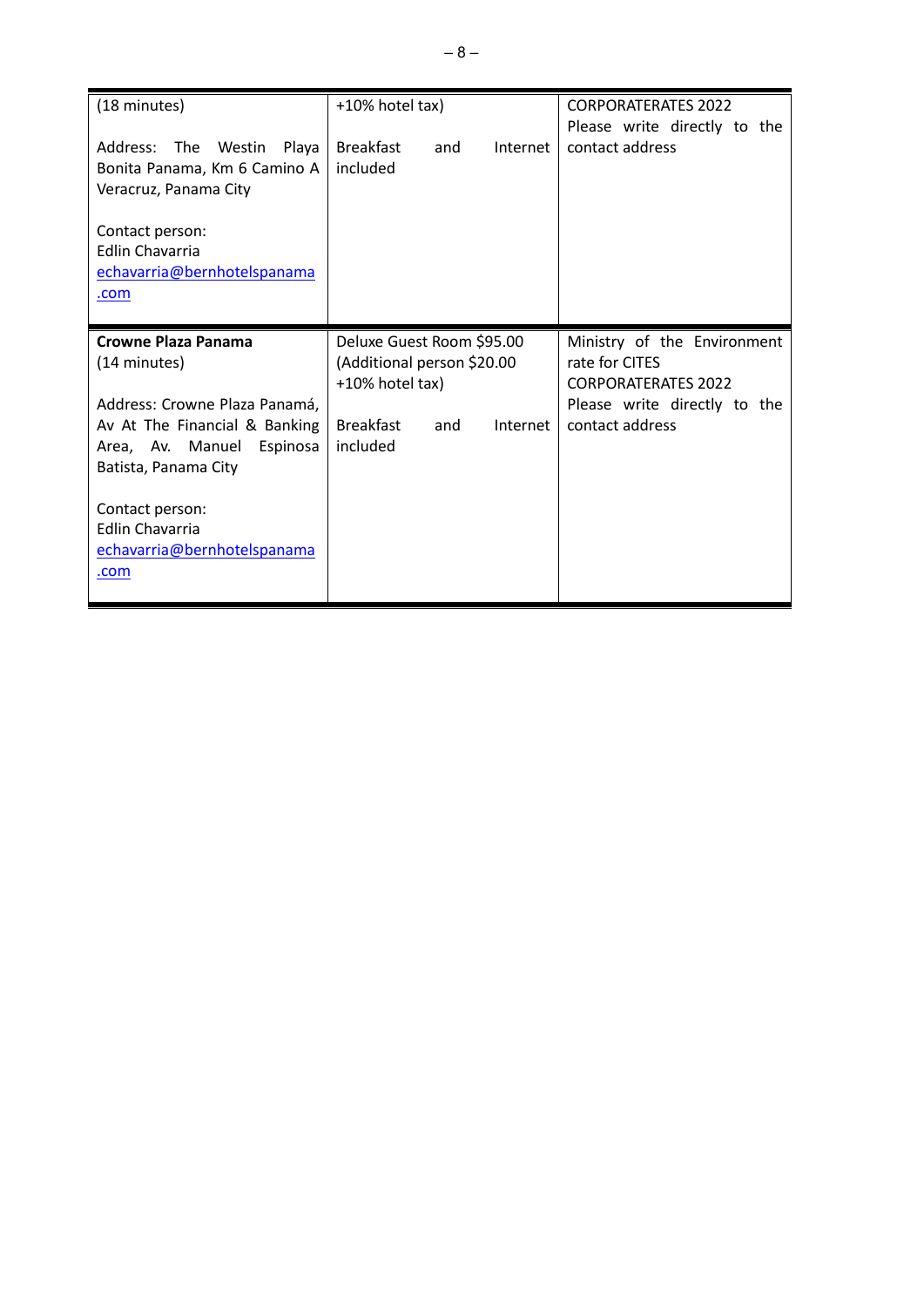Annex 2

# **VISAS FOR COUNTRIES PARTICIPATING IN CITES COP19**

| <b>TYPE OF VISA</b> | <b>DEFINITION</b>                                                                                                                                                                                                                                                                                                                                                                                                                                                                                                                                                                                                                                                                                                                                                                                                                                                                                                                                                                                                                                                       |
|---------------------|-------------------------------------------------------------------------------------------------------------------------------------------------------------------------------------------------------------------------------------------------------------------------------------------------------------------------------------------------------------------------------------------------------------------------------------------------------------------------------------------------------------------------------------------------------------------------------------------------------------------------------------------------------------------------------------------------------------------------------------------------------------------------------------------------------------------------------------------------------------------------------------------------------------------------------------------------------------------------------------------------------------------------------------------------------------------------|
| <b>Visa</b>         | A visa is an authorization granted to a foreigner to enter the national territory as a non-resident<br>for a specific amount of time. It is required for citizens of countries which for reasons of<br>migration policy need to ask for prior authorization from the National Migration Service in order<br>to be able to enter the country. This authorization has to be obtained in the applicant's country<br>of origin (at the Panamanian Consulate in that country) or can also be applied for by a lawyer<br>residing in Panama. The application must meet all the requirements demanded by the Migration<br>Authorities. If the visa is approved, the Panamanian Consulate will stamp the visa into the<br>passport so that the person is able to travel to Panama. The foreigner needs to specify whether<br>he/she is applying for a tourist visa (if so, specifying the intended length of stay) or an<br>immigration visa; the Migration Authorities decide whether the visa will be granted or not and<br>determine the duration of stay granted in Panama. |
| Panama              | Valid passport, proof of financial liquidity and a return ticket to the country of origin or<br>residence when the migratory category requires it. Hence, the migratory classification made by<br>the Ministry of Foreign Affairs is very important. If the person belongs to a country that may<br>Requirements enter Panama with a stamped visa, there are two options: he/she can either apply for a visa at<br>for entering the Panamanian Consulate and arrive to Panama with a visa stamp already in his/her passport.<br>If the person belongs to a country that is classified as visa only, he/she has no choice but to<br>previously apply for the visa to be stamped at the Panamanian Consulate. In any case, he/she<br>will need to meet further entry requirements (i.e., financial liquidity, a valid passport for at least<br>three months and a return ticket to his/her country)                                                                                                                                                                       |
|                     | Visa abolition The countries in this category have signed agreements with Panama under which they are<br>agreement   mutually exempt from any visa requirements to enter the other country.                                                                                                                                                                                                                                                                                                                                                                                                                                                                                                                                                                                                                                                                                                                                                                                                                                                                             |